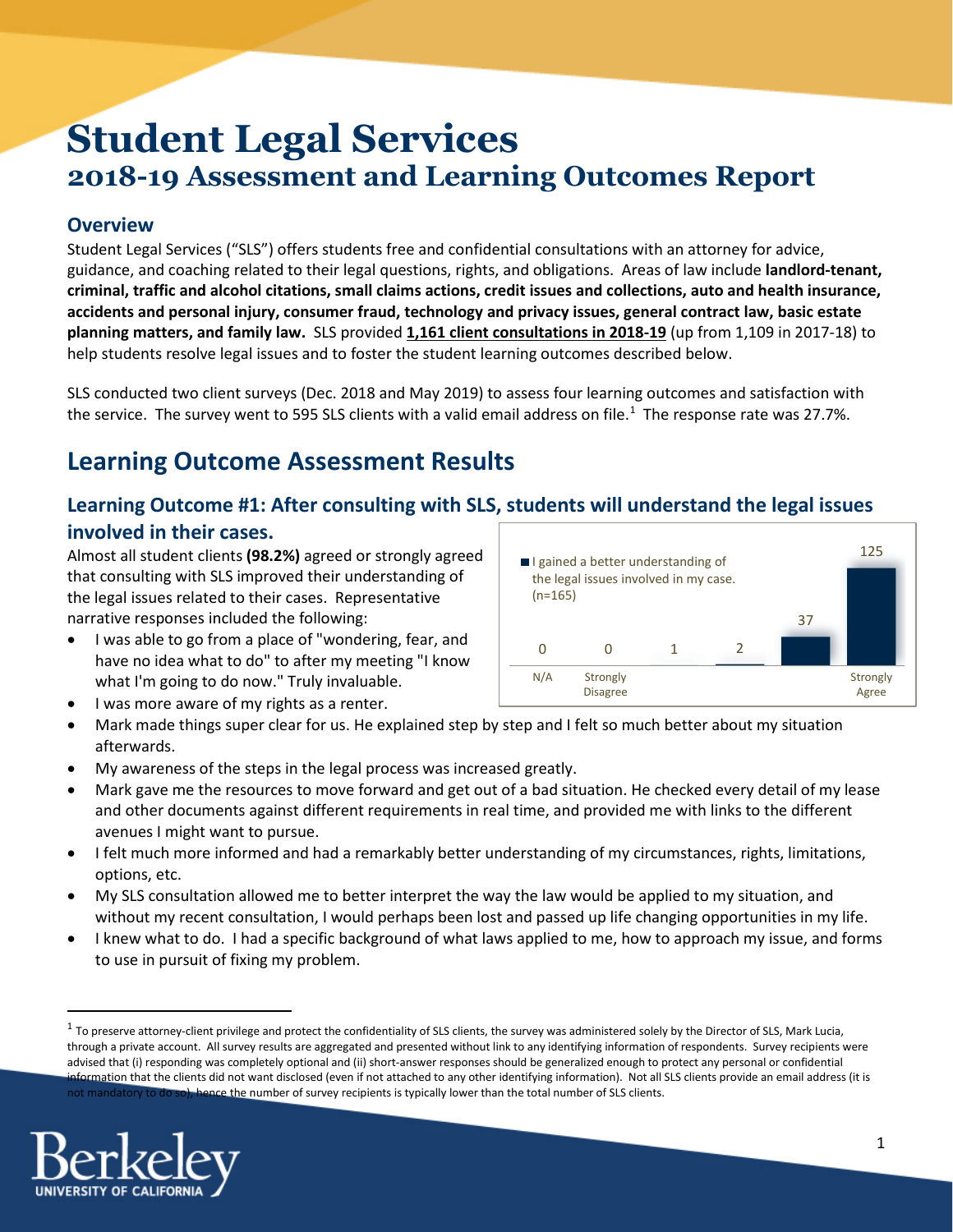## **Learning Outcome #2: Students will identify and understand the legal options related to their cases, and the relative merits of those options.**

SLS does not represent students, so it's important for them to know the next step(s) to address their legal issues. **95.8%** of clients agreed or strongly agreed that they had a better understanding of their options after consulting with SLS, and **95.7%** agreed or strongly agreed they knew the first "next step" to take. Illustrative comments included:



- I found 3 solutions, not just one!
- I understood my rights, obligations, and options, when previously I basically had no idea.
- SLS allowed me to truly understand my options available to me. This took out a lot of anxiety about the issue.
- My housemates and I are corresponding with landlord about next steps. I have gone to two appointments with Mark and he's been essential to us knowing what to do and how to handle the situation.
- I felt more confident in my knowledge and felt as though I had more leverage than I thought I had previously.
- Mark gave me options that I didn't know I had. He laid out a timeline of what could happen and I appreciated that so much.
- My knowledge improved dramatically, to a point where in just a few minutes I was given multiple different solutions to my concerns.
- I know what my options are, as well as my rights, and I know that I am able to easily speak with campus legal services about my problems. Mark was incredibly helpful and informative.
- I was able to confront my landlord with a clear understanding of my rights, and the ability to cite a legal opinion which helped in the negotiation.
- SLS allowed me to evaluate some options I had not considered before meeting SLS.



### **Learning Outcome #3: After consulting with SLS, students will know how to navigate a problem/institution that they might not have otherwise known how to navigate.**

Students are often unfamiliar with legal matters, so SLS helps them work through a new form of problem or bureaucracy. **92.7%** agreed or strongly agreed that SLS helped them navigate an issue or institution they might not have otherwise known how to navigate:

- I went to court and did exactly what the SLS advisor told me to do, and it ended up being what he told me it would be. Nothing was a surprise and I wasn't scared because I knew what to expect.
- I sent a letter to a collections company, created with the help of SLS, and they finally left me alone!
- I didn't know anything about small claims court in California or its characteristics before my consultation.
- Mark guided us through the process of writing and sending a demand letter. When the defendant didn't respond to our letter, Mark then helped us with the small claims paperwork and filing/serving process, and then eventually with preparing evidence before we went to small claims court.
- Without his services, I wouldn't have had any idea about how to navigate the situations I was in.
- It helped to know what is useful and supports my case documentation mainly and how to achieve it.
- I was able to follow up with my landlord and all appropriate agencies and organizations to ensure complete legal protection

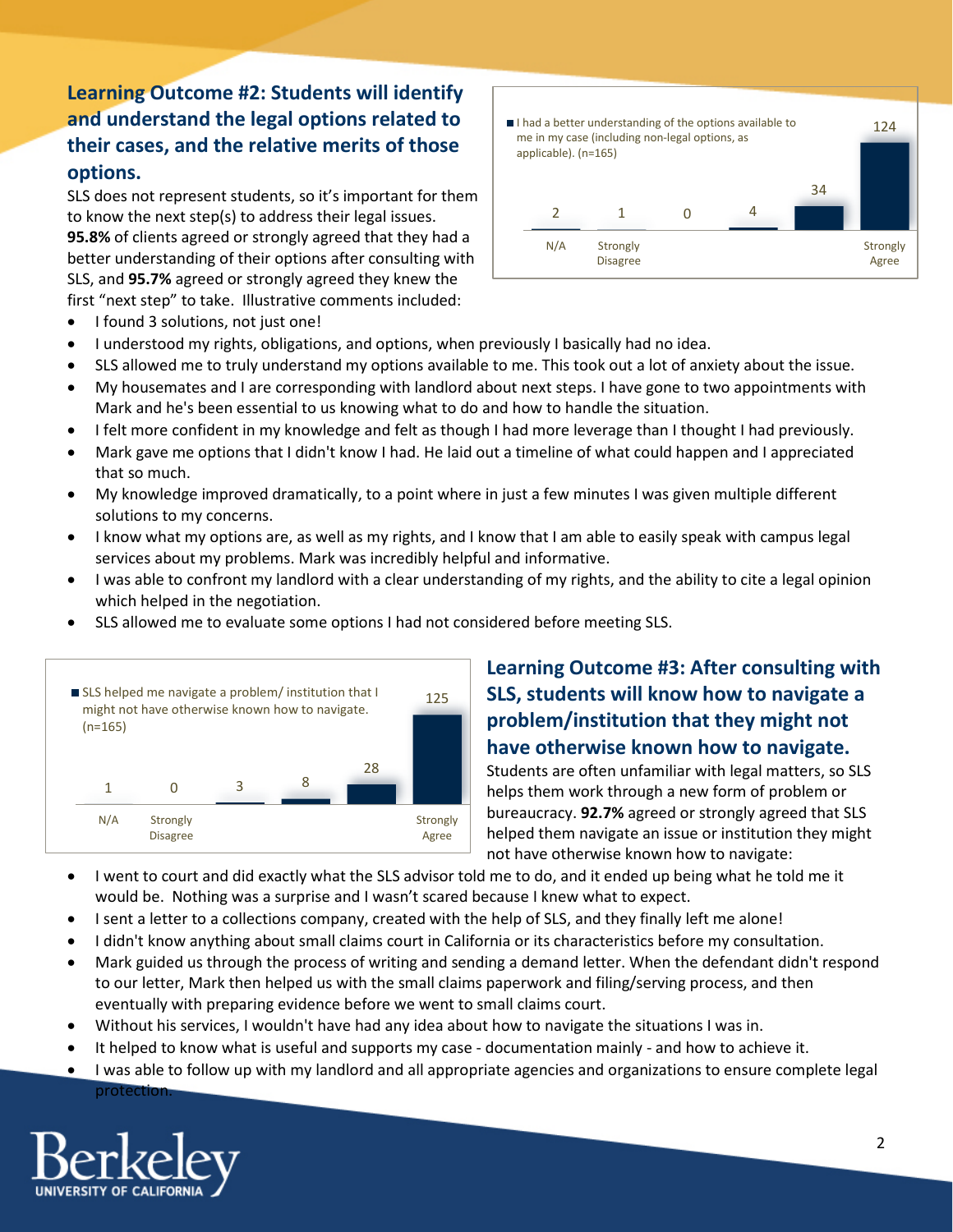### **Learning Outcome #4: After consulting with SLS, students will feel better equipped to handle similar situations in the future.**

Working through a legal question or problem with SLS may foster transferable skills that apply to future student experiences, legal or otherwise. **95.2%** of SLS clients agreed or strongly agreed that their work with SLS helped prepare them for similar future situations:

- I am more informed about my rights as a California tenant, and that will serve me for the rest of my life.
- The simple fact that my landlord now knows that I know my rights as a tenant has dramatically changed the nature of my interactions with him - he takes me more seriously when I raise issues.
- I definitely feel like I could apply the same process to a different, unrelated case!



- Watching Mark navigate the City of Berkeley ordinances showed me what to look for when dealing with future issues. I am no expert, but I think I have a better idea of how to consolidate information and make decisions in similar situations.
- I am now aware of all the possible violations a landlord can commit. I know the process of how to deal with uninhabitable living conditions and unresponsive landlords.
- I hope I don't have to deal with a similar issue again, but I understand the law better and feel better equipped.
- I have taken steps to avoid ever getting into the situation I found myself in, which Mark helped me do.
- I now know to document everything and to state reasons for legal action clearly and factually. I know that the first step in small claims is to try to settle it outside of court, and that actually being clear that you intend to go to court can be very effective.

# **General Assessment/Survey Results and Observations**

#### **Student success and retention**

In addition to four specific learning outcomes, the SLS mission emphasizes a broader learning goal:

#### **SLS will support student retention by improving students' ability to stay in school via high-quality counseling and assistance with their legal issues.**

SLS fosters success by helping students focus on school priorities, and limiting the potential distraction created by legal matters. **91.3%** of clients agreed or strongly agreed that the legal issue they brought to SLS **was causing them stress**, **81.8%** agreed or strongly agreed that it was **distracting them from their studies**, and **14.3%** agreed or strongly agreed that **without legal help they would have considered leaving school**. Of those students who agreed with the first statement above, **85.0%** said "Yes" when asked whether the assistance they received from SLS **improved their ability to stay in school and/or to focus on their studies.** One reason this matters is that students from underrepresented ethnic minority groups and lower-income families consult with SLS in **much higher numbers** than their representation in the overall student population, and **83.5%** of all respondents said that if not for SLS, they would have no access to legal counseling. Student comments describe the many ways SLS offers this support:

- I had a housing issue that literally demolished by ability to focus on anything related to schoolwork. Mark's benefit was ultimately not a legal benefit, but a psychological and emotional one. It helped me focus on my studies and get myself together.
- I got a clear vision of what I can do to stay in the school, and took steps that will help me in the future.
- SLS gave me peace of mind and confidence. It also made me feel like I was not alone.
- I didn't have to worry about being cold and sleeping poorly.
- My entire building was facing a forced eviction. The building was rent controlled and I don't know how I could have stayed in the area if I was evicted.

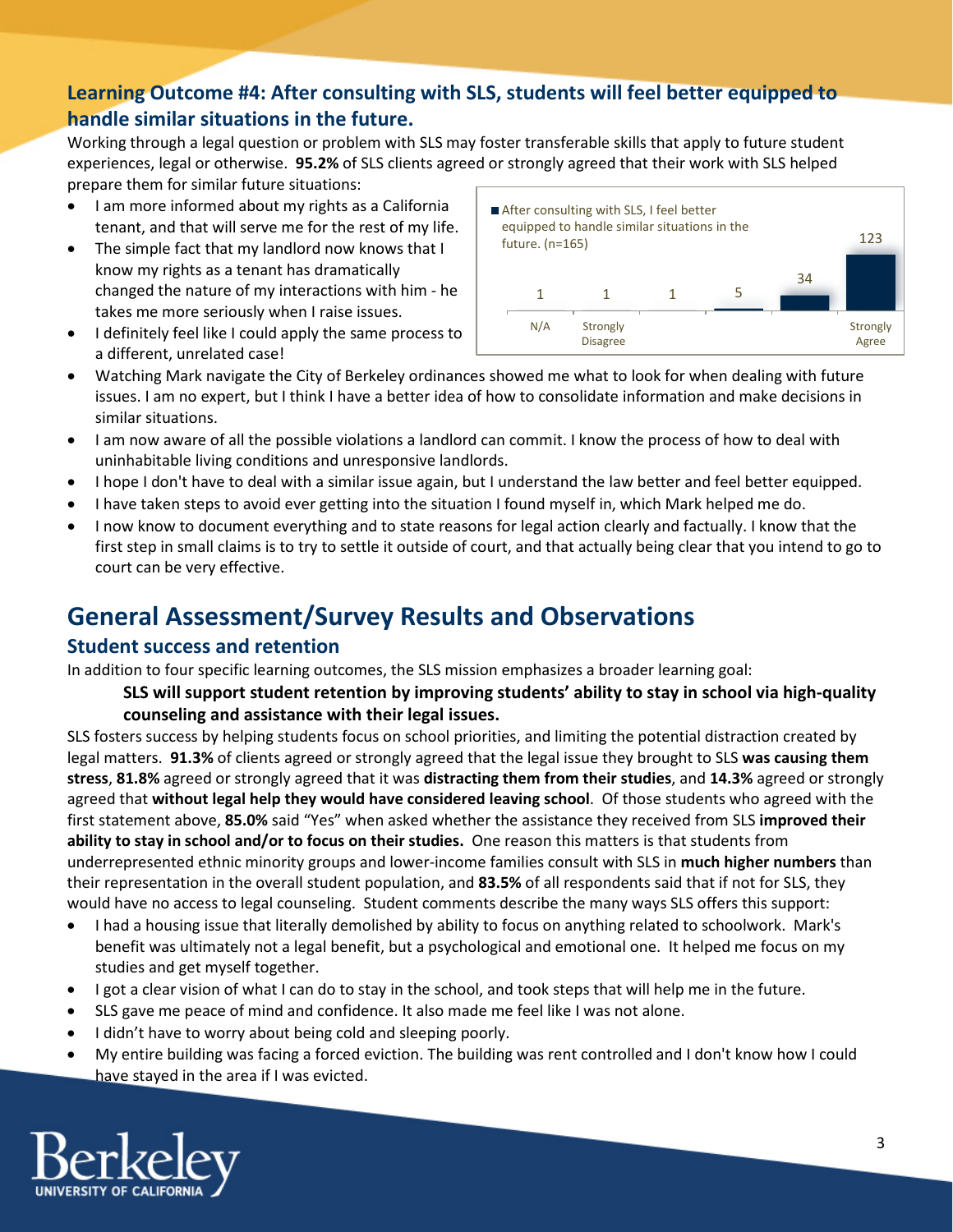- I had gone for weeks without a full night of rest during the busiest periods in the semester. My academic performance suffered. The stress of repeatedly raising the issue and not feeling heard started to weigh on me. Mark's help lifted a really heavy load off my shoulders.
- I went from severe distress to a level of confidence that the situation can be resolved.
- I was stressed about my living situation and couldn't focus on anything else because I wasn't sure if I wouldn't have a home to come back to. As soon as I got help from the SLS I was reassured and empowered and went back to normal work and study life.
- I definitely felt far less anxious and was able to get concrete information to handle the issue which made me feel much better about the situation and allowed me to focus on work and other important school-related things.
- SLS helped us to understand that law is there to ensure things are done in a just, correct fashion, and that even though we are immigrants, we have rights in this sometimes hostile country.
- Having a conversation with Mark allowed me to put my mind at ease and get back to the important things-- like school. I felt a thousand times better. Thank you!

### **Student financial support and recovery**

**SLS also helps students financially**: 31.2% of respondents recovered money that they would not have otherwise collected without help from SLS. Of the students who specified funds actually recovered or saved with SLS assistance (several matters were still pending), **the amounts ranged from \$100 to \$16,000, and averaged \$3,286.**

### **Student satisfaction with service and sense of connection with the University**

Client satisfaction levels with SLS are very high. **98.2%** of respondents agreed or strongly agreed that "SLS is a worthwhile/beneficial service" (with **95.7% strongly agreeing**), and **98.8%** agreed or strongly agreed that they would recommend SLS to other students in need of assistance (with **95.7% strongly agreeing**).

**70.7%** of SLS clients agreed or strongly agreed that as a result of their experience with SLS, **they feel more connected to the University**. Another **89.2%** agreed or strongly agreed that as a result of their experience with SLS, **they are more aware of resources available at the University**. Overall, **98.8%** were satisfied or very satisfied with SLS (93.8% being very satisfied). Comments included:

- I really felt that Mark wanted to help, WAS a huge help, and has my/the students' best interests at heart. That means a lot when dealing with stressful and new situations like these, on top of the demands of school and work.
- Every time I came to SLS, they answered my questions accurately and had an incredibly high level of service. Mark is an amazing individual and I gained a lot of comfort and peace of mind from our consultations.
- Extremely patient, informative, available, resourceful! I wouldn't have known where to begin and I really appreciate having this resource. I have had to use SLS twice this year and am so grateful for Mark's advice!
- I really liked how Mark Lucia helped me to manage my case. He was very responsive via email, as we as clear, supportive, and welcoming during our meetings.
- Mark was accessible over email, which helped us student-athletes a lot, as we do not have the time on our hands to schedule several appointments a week with him.
- Mark was kind, helpful, personable, and professional. He got straight to the point with us and was so nice during a time when we were freaking out.
- Mark was very knowledgeable. I practiced law for about ten years prior to this (though I know nothing about landlord-tenant), so I know what good legal help looks like. I was impressed.
- Mark was the first time I felt listened to. Although our meeting had a time limit, he didn't rush me at all and allowed me to not only ask the legal questions but also to vent about how they were impacting my quality of life.
- SLS was nonjudgmental, supportive, and well-informed.
- Before consulting with SLS, I thought my case was completely lost. With Mark's letter and advice, I got all the money I needed back from my landlord.